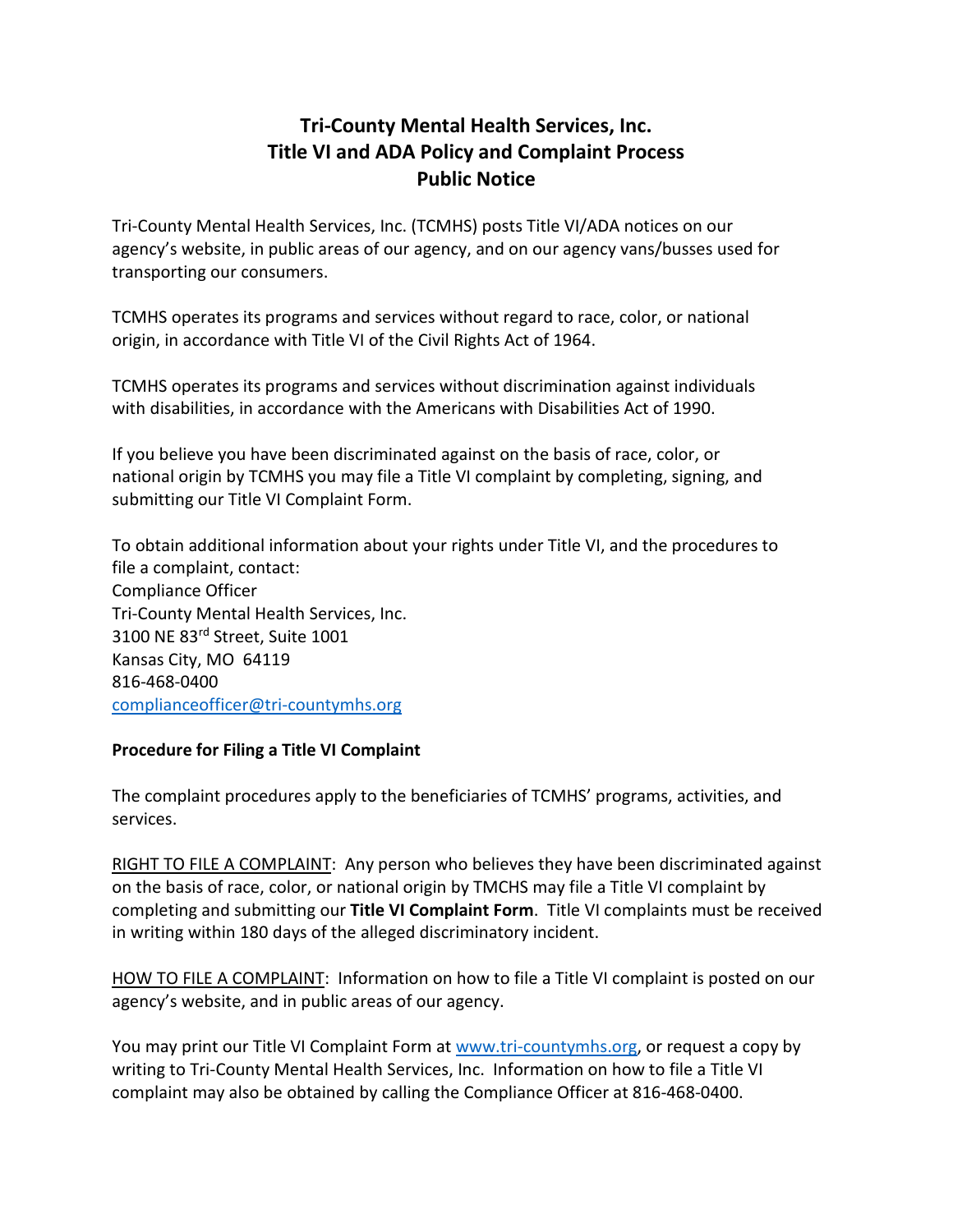You may file a signed, dated complaint no more than 180 days from the date of the alleged incident. The complaint should include:

- Your name, address and telephone number.
- Specific, detailed information (how, why and when) about the alleged act of discrimination.
- Any other relevant information, including the names of any persons, if known, the agency should contact for clarity of the allegations.

Please submit your complaint form to: Compliance Officer Tri-County Mental Health Services, Inc. 3100 NE 83rd Street, Suite 1001 Kansas City, MO 64119 816-468-0400

COMPLAINT ACCEPTANCE: TCMHS will process complaints that are complete. Once a completed Title VI Complaint Form is received, TCMHS will review it to determine if TCMHS has jurisdiction. The complainant will receive an acknowledgement letter within ten (10) business days informing them whether or not the complaint will be investigated by TCMHS.

INVESTIGATIONS: TCMHS will generally complete an investigation within 90 days from receipt of a completed complaint form. If more information is needed to resolve the case, TCMHS may contact the complainant. Unless a longer period is specified by TCMHS, the complainant will have ten (10) business days from the date of the letter to send requested information to the TCMHS Compliance Officer.

If the requested information is not received within that timeframe the case will be closed. Also, a case can be administratively closed if the complainant no longer wishes to pursue the case.

LETTERS OF CLOSURE OR FINDING: After the Compliance Officer reviews the complaint, he or she will issue one of two letters to the complainant: a closure letter or letter of finding (LOF).

- A closure letter summarizes the allegations and states that there was not a Title VI violation and that the case will be closed.

- A Letter of Finding (LOF) summarizes the allegations and provides an explanation of the corrective action taken.

If the complainant disagrees with TCMHS' determination, the complainant may request reconsideration by submitting the request in writing to the Title VI investigator within seven (7) business days after the date of the letter of closure or letter of finding, specifically stating the basis for the reconsideration. TCMHS will notify the complainant of the decision either to accept or reject the request for reconsideration within ten (10) business days. In cases where